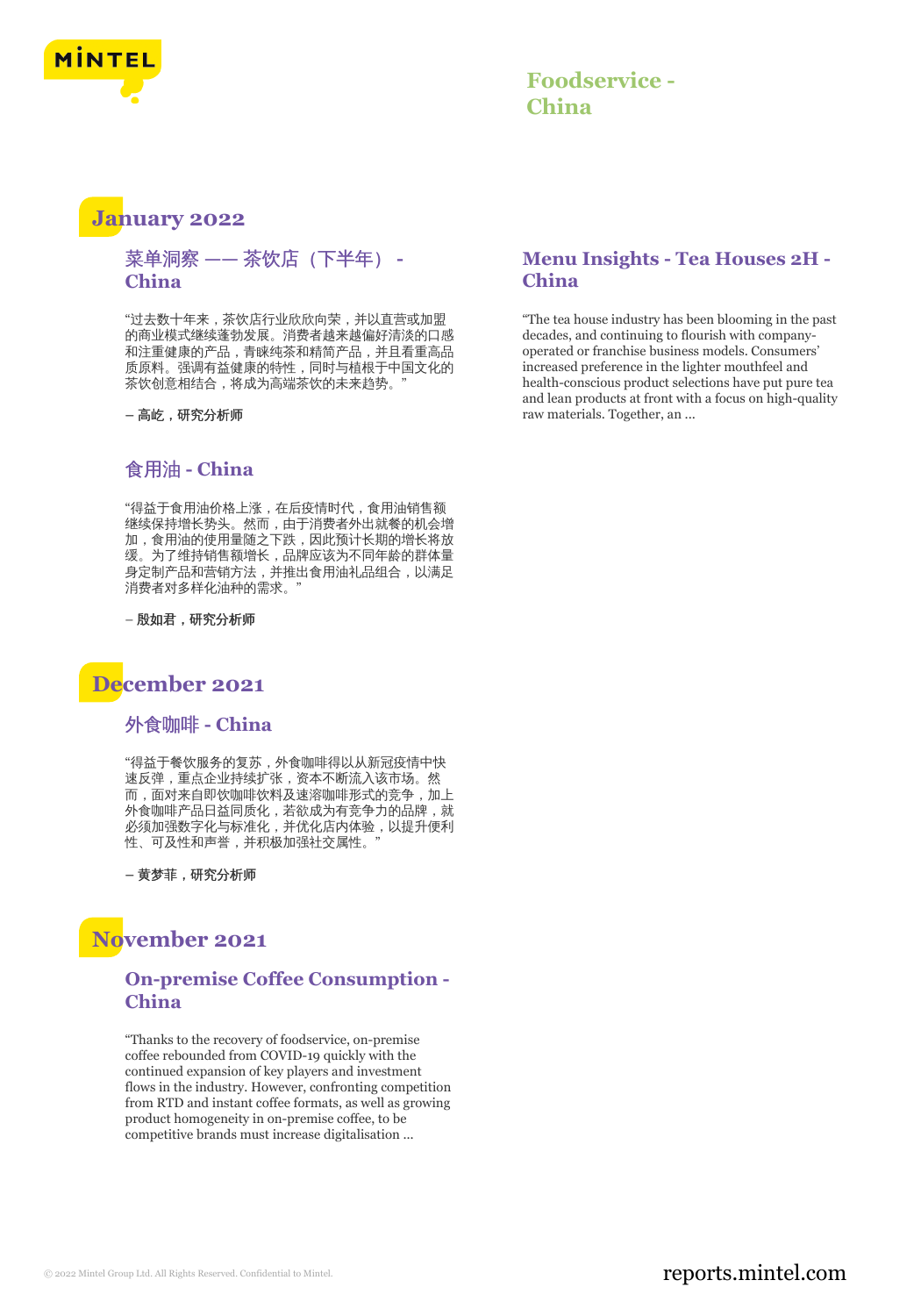

## **September 2021**

#### 西式休闲餐饮店 **- China**

"菜单创新是实现长期增长的关键。餐厅可以尝试利用融 合菜来获得差异化优势,或借可食用美容产品潮流乘势与 美容品牌跨界合作。此外,餐厅还需要提供优质的用餐体 验,使其成为消费者餐饮习惯和整体生活方式中不可或缺 的一部分。"

**–** 俞文,研究分析师

### **August 2021**

#### **Western Style Casual Dining - China**

"Menu innovations are the key to fuelling growth in the long term. Restaurants can experiment with fusions to differentiate while crossover collaborations with beauty brands can ride on the trend of edible beauty. On top of this, restaurants need to deliver optimal dining experience, making it an inseparable part of ...

#### 菜单洞察**——**茶饮店(上半年)**-** 中国 **- China**

"茶饮店将通过采用特定功能性配料加速进入下一个发展 阶段。品牌还需要向消费者直接沟通健康的功效效果。面 对无法避免的创新同质化,市场参与者可以通过营销策略 实现差异化。这包括采用独特的营销方式来区别相似的产 品、进军餐饮行业或聚集兴趣相同的消费者以提升品牌辨 识度。"

**–** 俞文,研究分析师



#### **Menu Insights - Tea Houses 1H - China**

"Tea house growth will accelerate into the next phase by adopting specific functional ingredients. Brands also need to leverage direct communication with explicit health perks. Facing unstoppable homogenisation in innovation, players can differentiate through marketing tactics. This could include distinct marketing for similar products, expanding into additional meal catering, or ...

# **June 2021**

#### **Bakery Houses - China**

"The battlefield for fresh bakeries has expanded since COVID-19 has shifted consumers to the O2O retailers that are able to offer fresh and quality packaged bakery as well. Bakery houses need to leverage the inherent edge in premiumising products with functional ingredients and drive more consumption occasions for meals and ...

#### 烘焙店 **- China**

"新冠疫情让消费者流向同样能够供应新鲜优质包装烘焙 产品的O2O零售商。新鲜烘焙产品领域竞争因此愈发激 烈。烘焙店需要发挥先天优势,推出有功能性配料的高端 产品,从零食或膳食角度挖掘更多食用场景。此外,提供 增值服务可以提高消费者忠诚度,在竞争激烈的市场中彰 显品牌的独特性。"

**–** 俞文,研究分析师